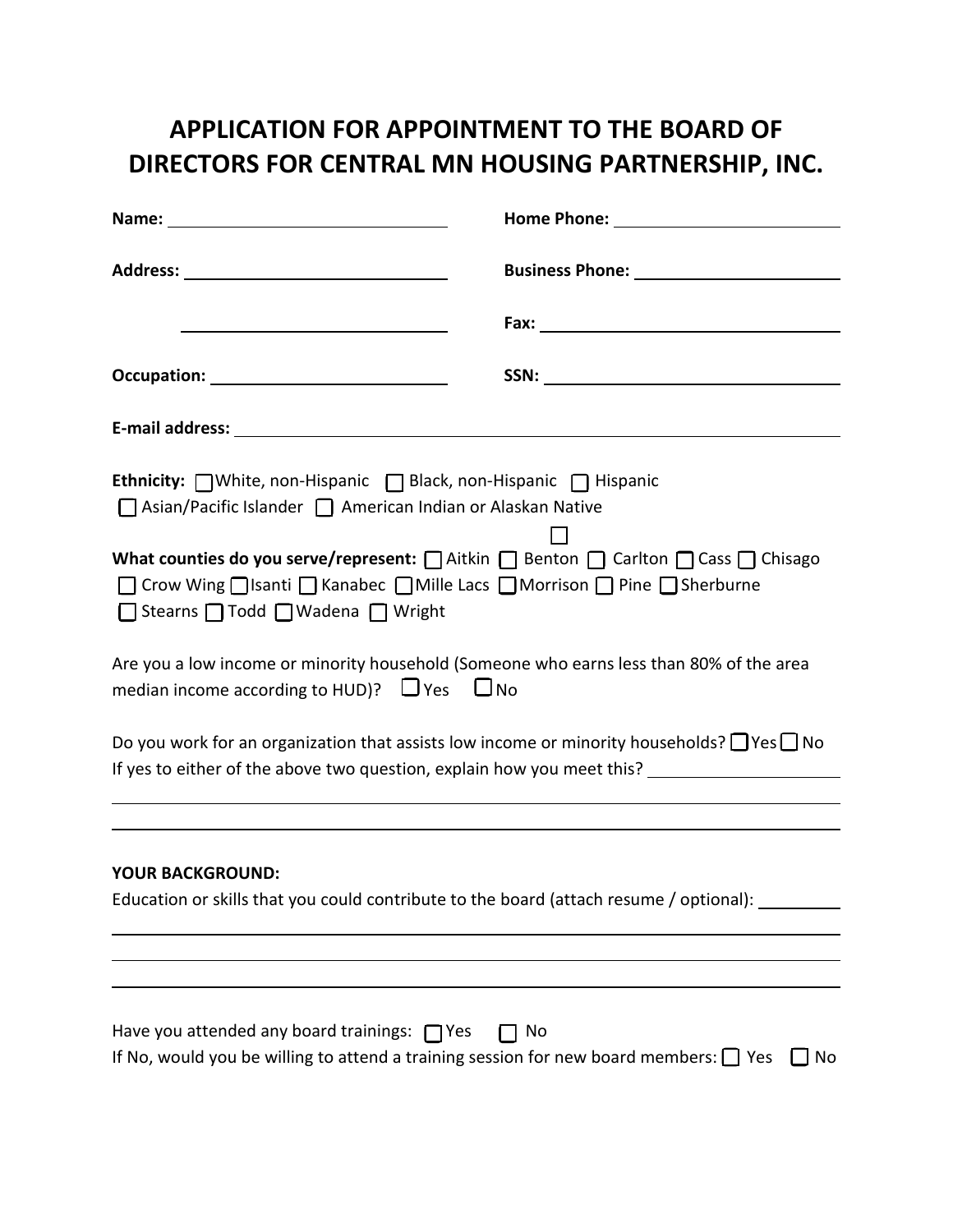| Other Boards on which you have served or community housing related activities in which you |  |  |
|--------------------------------------------------------------------------------------------|--|--|
|                                                                                            |  |  |
|                                                                                            |  |  |
|                                                                                            |  |  |
|                                                                                            |  |  |
|                                                                                            |  |  |
| <b>YOUR ABILITY TO SERVE:</b>                                                              |  |  |

| Could you attend regular monthly board meetings (typically the fourth Friday of each month<br>from 10 until noon in St. Cloud): $\Box$ Yes $\Box$ No |                                                                                                                                                                                                                                                                                   |  |
|------------------------------------------------------------------------------------------------------------------------------------------------------|-----------------------------------------------------------------------------------------------------------------------------------------------------------------------------------------------------------------------------------------------------------------------------------|--|
| 7 Yes                                                                                                                                                | Are you prepared to serve additional time monthly over and above the Board Meetings?<br>$\Box$ No                                                                                                                                                                                 |  |
|                                                                                                                                                      | In what areas would you be interested in serving this organization? $\Box$ Public Speaking<br>$\Box$ Advocacy $\Box$ Organizational Development $\Box$ Finance<br>$\Box$ Fundraising                                                                                              |  |
|                                                                                                                                                      | YOUR VIEWS ON CENTRAL MINNESOTA HOUSING PARTNERSHIP, INC.                                                                                                                                                                                                                         |  |
|                                                                                                                                                      |                                                                                                                                                                                                                                                                                   |  |
|                                                                                                                                                      |                                                                                                                                                                                                                                                                                   |  |
|                                                                                                                                                      | Please write a brief statement about your understanding of Central Minnesota Housing                                                                                                                                                                                              |  |
|                                                                                                                                                      |                                                                                                                                                                                                                                                                                   |  |
|                                                                                                                                                      |                                                                                                                                                                                                                                                                                   |  |
|                                                                                                                                                      |                                                                                                                                                                                                                                                                                   |  |
|                                                                                                                                                      | Please answer the following questions:                                                                                                                                                                                                                                            |  |
|                                                                                                                                                      | 1. Have you ever been charged, indicted, pleaded to, or convicted of a criminal offense in<br>any State of Federal Court? Include any felony, gross misdemeanor or misdemeanor. Do<br>not include misdemeanor traffic violations. $\Box$ Yes $\Box$ No<br>If yes, please explain: |  |

l